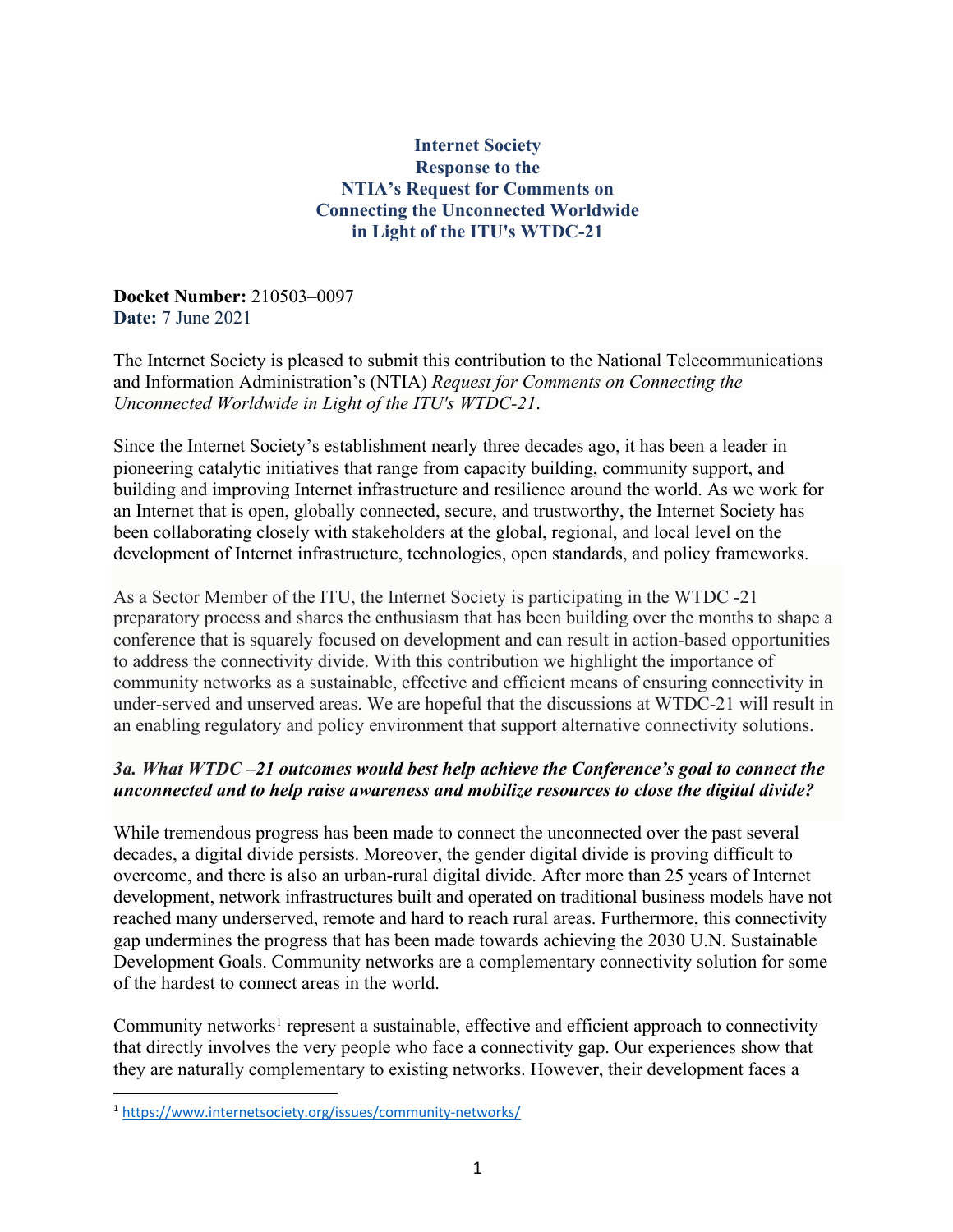myriad of challenges: lack of affordable access to backbone infrastructure, business and/or service licensing requirements, expensive regulatory fees and taxes, poor access to spectrum, and limited funding – including difficulty in obtaining universal service funding. It is important that we approach these challenges holistically. Therefore, we urge policymakers and regulators to consider the benefits of community networks, and to reduce or eliminate barriers to allow them to develop.

The COVID-19 health pandemic has shown the world how important the Internet is during a crisis. The Internet has been a lifeline, enabling millions of people to continue working and studying while following stay-at-home orders. It has provided access to crucial health information, and allowed families, separated due to travel restrictions or quarantine, to stay in touch. And, despite significant increases in the volume of traffic on its networks, the Internet has proved that it is up to the challenge. Its technical foundation – a network of networks operated cooperatively by service providers and platforms – has ensured the Internet has not experienced catastrophic failure.

However, the coronavirus has also brought many challenges to light. Nearly 50 per cent of the world's population have not been able to work or study from home because they lack access to the Internet. For many that do have access, slow speeds and high prices characterise their Internet service, preventing them from taking part in daily life.

The digital divide risks depriving a generation the opportunity to develop their potential and their ability to uplift their entire communities economically and socially. That divide must be erased. Community networks can play an important role in efforts to ensure no-one remains on the wrong side of the digital divide by:

- Becoming an important element of expanding access to remote and rural places where traditional networks would hesitate to operate/invest primarily due to zero business case.
- Demonstrating the ability of community networks to dynamically response during unforeseen events such as the COVID-19 pandemic.
- Promoting partnerships between local communities, providers, governments, academia, and civil society. CNs help indeed to ensure an inclusive Internet that connects and can be afforded by everyone.
- Serving as a means for community members to create, discuss and exchange information that is of interest to them, hence not only contributing to universal access but also innovation and digital content creation.

# **Fostering an Enabling Environment for Complementary Connectivity Solutions**

Bridging the digital divide requires proactive steps and a commitment to achieve a shared goal of connecting the unconnected. To enable community networks as a solution requires:

- Opening up access to and eligibility for funding mechanisms such as Universal Service Funds for community networks.
- Creating innovative and appropriate licensing and authorization frameworks that are affordable and easy to understand for small-scale community operators.
- Examining ways to provide spectrum to community networks.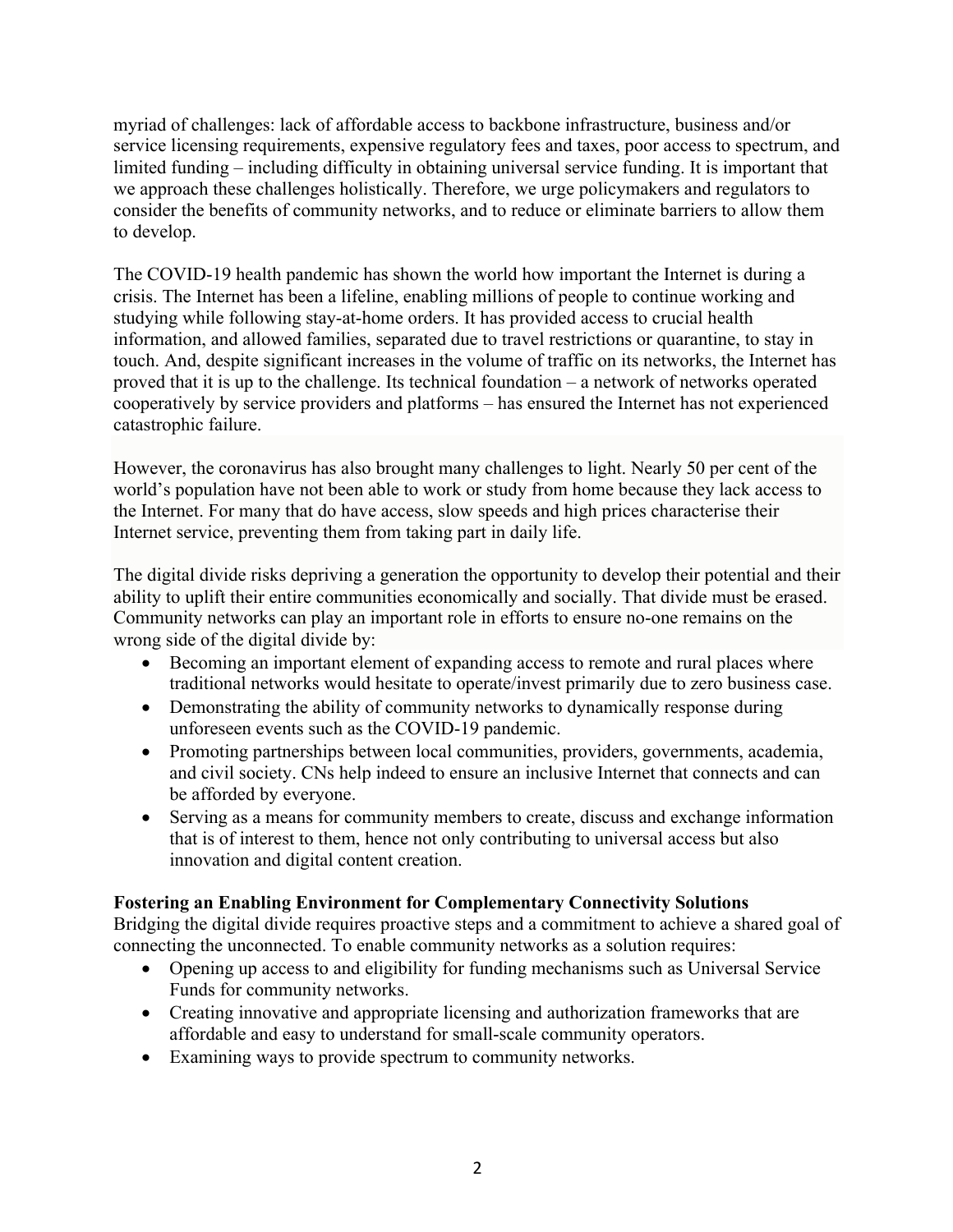• Adopting innovative spectrum licensing frameworks to create opportunities to access unused spectrum.2

For more detailed information, see ISOC's ITU-D Study Group (SG-1) 1/Question1 Submission "Creating an Enabling Regulatory Environment for Community Networks."3

#### **On the Road to Addis Ababa, Ethiopia: Our Call to Action**

As governments and stakeholders prepare for the WTDC in Addis Ababa, we call on stakeholders to consider this conference as a turning point in collaborative development to connect more people for greater socio-economic development. Recent activity in the CITEL region led to CITEL governments and stakeholders agreeing to include Community Networks as a priority for the region. At the WTDC in Addis Ababa, we believe all ITU stakeholders need to act together to find innovative and complementary ways connect communities and the unconnected. We must consider ways to change old regulatory and policy models and work with a range of stakeholders to create that change. We respectfully urge NTIA to support new connectivity models, new financing models for connectivity, and ways to change existing policymodels to connect the underserved and unserved communities.

<sup>2</sup> https://www.internetsociety.org/wp-content/uploads/2017/10/Spectrum-Approaches-for-Community-Networks\_20171010.pdf

<sup>3</sup> https://www.itu.int/md/D18-SG01.RGQ-C-0338/